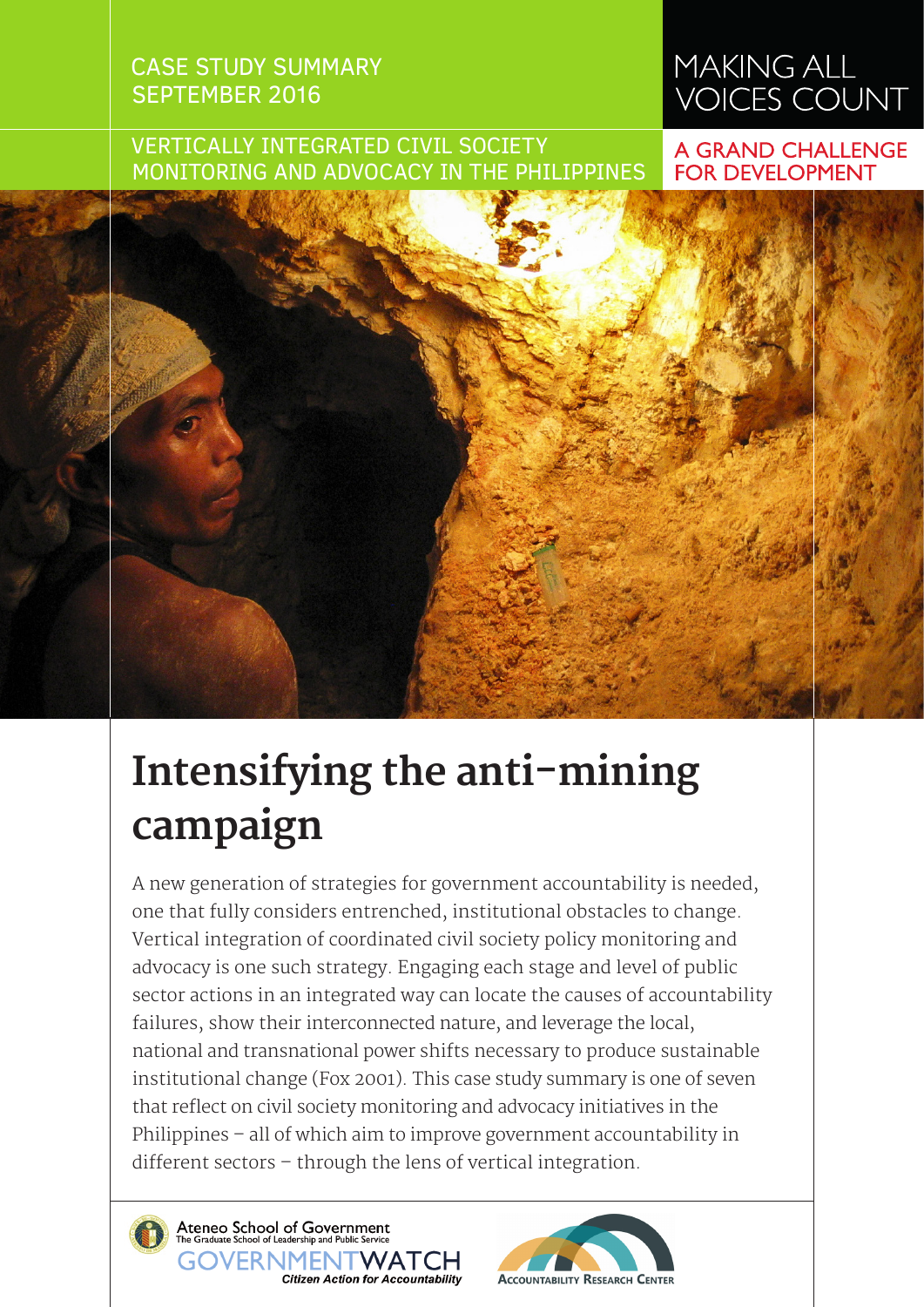**SUMMARY** 

# **Intensifying the antimining campaign**

The Philippines has a mining law that is contested by several sectors due to the inadequate environmental protection it offers lands and communities. The law allows forest clearance, free exploitation of water, easement rights, and the use of explosives with low fees and penalties. It does not provide effective protection of the rights of mining-affected communities, nor does it recognise the ownership of natural resources by communities of indigenous peoples.

This flawed law, together with high-profile coverage of several mining disasters in the Philippines, raised the consciousness of several communities affected by the ill effects of mining, and intensified the existing anti-mining campaign. Thus, in 2000, when one of the Philippines' biggest mining companies planned new operations in a town in Surigao del Norte, Mindanao, community members began organising themselves to prevent the potential degradation of their lands. The Anislagan Bantay Kalikasan Task Force (ABAKATAF), a community-based organisation (CBO), strengthened its ranks through fighting the insidious efforts of different mining companies to enter and mine their lands.

# **Linking the grassroots and national anti-mining campaigns**

Faced with this impending threat, ABAKATAF mobilised and organised its members and engaged the *barangay*-, municipal- and provincial-level officials in dialogue. When the mining companies pushed for entry into the community, ABAKATAF organised

sit-down picketing and hunger strikes at the entrance to the mining sites to prevent this. They actively sought audiences with key government officials from the *barangay* and the municipality and, as a result, both councils passed ordinances upholding their rights to their lands and accorded them protection.

ABAKATAF then elevated its case to the provincial level, and beyond this, to the Mines and Geo-Sciences Bureau and to the President of the Philippines. These efforts captivated the attention of the nation, resulting in an outpouring of support for their cause.

For a time, due to the initial efforts of ABAKATAF, mining companies were prevented from entering the mining site. But they re-strategised, using both informal and legal approaches to suppress ABAKATAF's protests. Although cases were filed against the group, its members did not give up. Leveraging its initial victory, ABAKATAF sought the help of national organisations, including the Alternative Law Group, the Legal Rights and Natural Resources Center (LRC) and Friends of the Earth-Philippines.

These legal rights groups were active in the national campaign against mining, and LRC filed an injunction *'mandamus'* class suit against the mining firms, and against government officials in the Department of Environment and Natural Resources. This became a test case for the new Supreme Court-promulgated 'Rules of Procedure for Environmental Cases', and the first of its kind in Mindanao.

ABAKATAF and LRC employed a peopleled legal strategy, with the community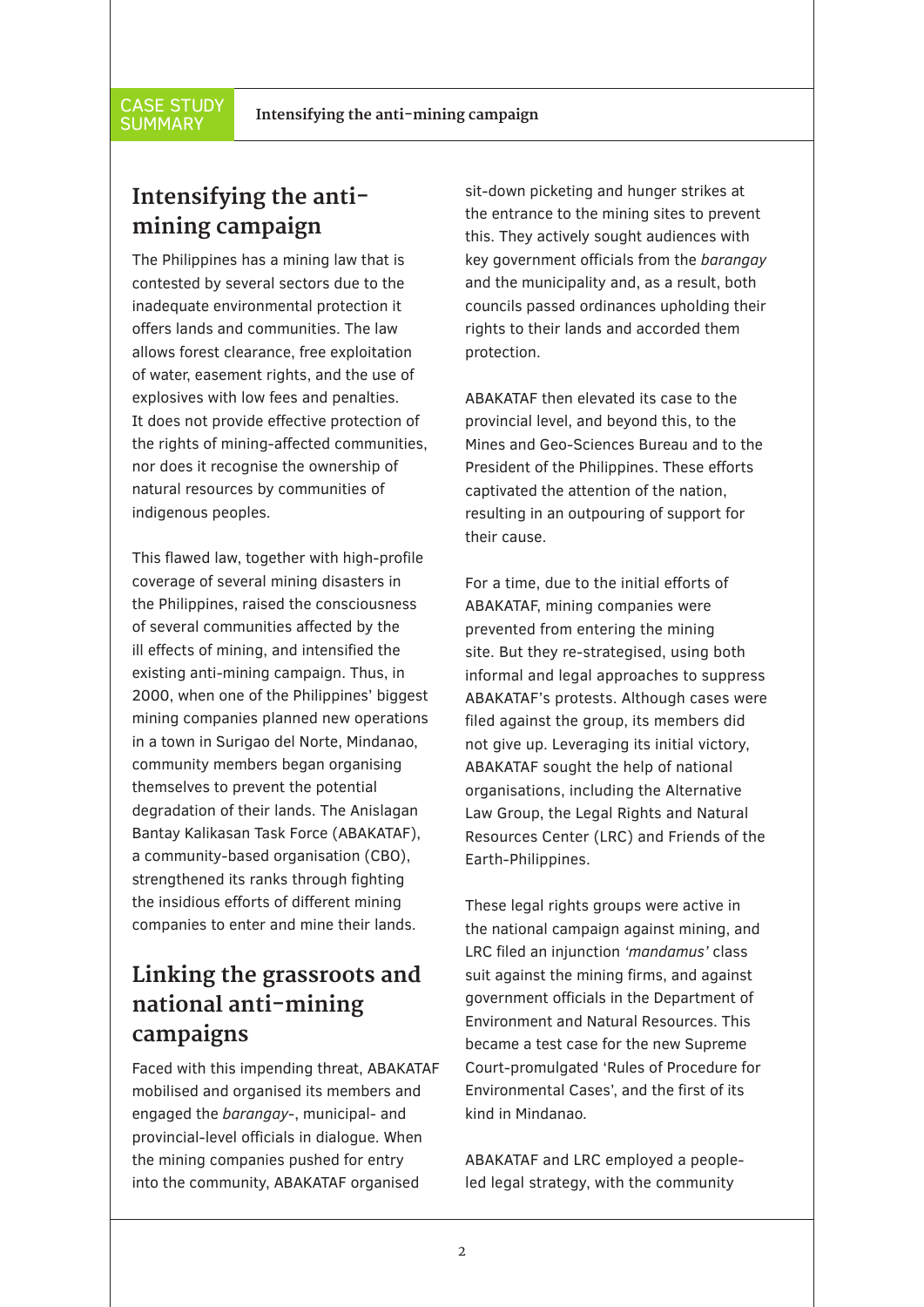#### CASE STUDY **SUMMARY**

members filing cases themselves, with technical and legal help from LRC. On the local front, ABAKATAF's actions reaped victories. As well as being a test case for the new rules, it was also the first to be granted a temporary environmental protection order.

Meanwhile, LRC was instrumental in sustaining interest in the grassroots-level campaign and maximising support from related non-governmental organisations. It helped ABAKATAF effectively coordinate a media campaign, and it maximised its international network to focus on the plight of the community. Together with the Alternative Law Group, LRC submitted regular reports to Friends of the Earth and the Philippine Indigenous Peoples Links, a UK-based organisation supporting indigenous peoples in the Philippines, about the activities and campaigns of communities. These fed into the international community's information resources about the struggle against mining.

While there was an active movement at the grassroots level, higher-level efforts – headed by more technically savvy civil society organisations – continued to push for mining policies that would benefit grassroots communities. Coordinated grassroots efforts fed the national antimining campaign with the necessary on-the-ground information to use in advocacy at the Philippine Congress and in consultative meetings with the executive branch of government, involving the Office of the President and the Department of Environment and Natural Resources. This work eventually resulted in a moratorium on the issue of mining rights, and the streamlining of rules on mining.

# **Lessons for vertically integrated advocacy**

- **•** ABAKATAF recognised its limitations as a CBO, and therefore invested efforts in seeking wider support from the Mindanao region and from national organisations involved in the anti-mining campaign.
- **•** ABAKATAF maximised integration at various levels through coalescing with national organisations, thus ensuring legal, technical and sometimes financial support to attain the goals of its antimining campaign.

#### **Reference**

Fox, J. (2001) 'Vertically Integrated Policy Monitoring: A Tool for Civil Society Policy Advocacy', *Nonprofit and Voluntary Sector Quarterly* 30.3: 616-627